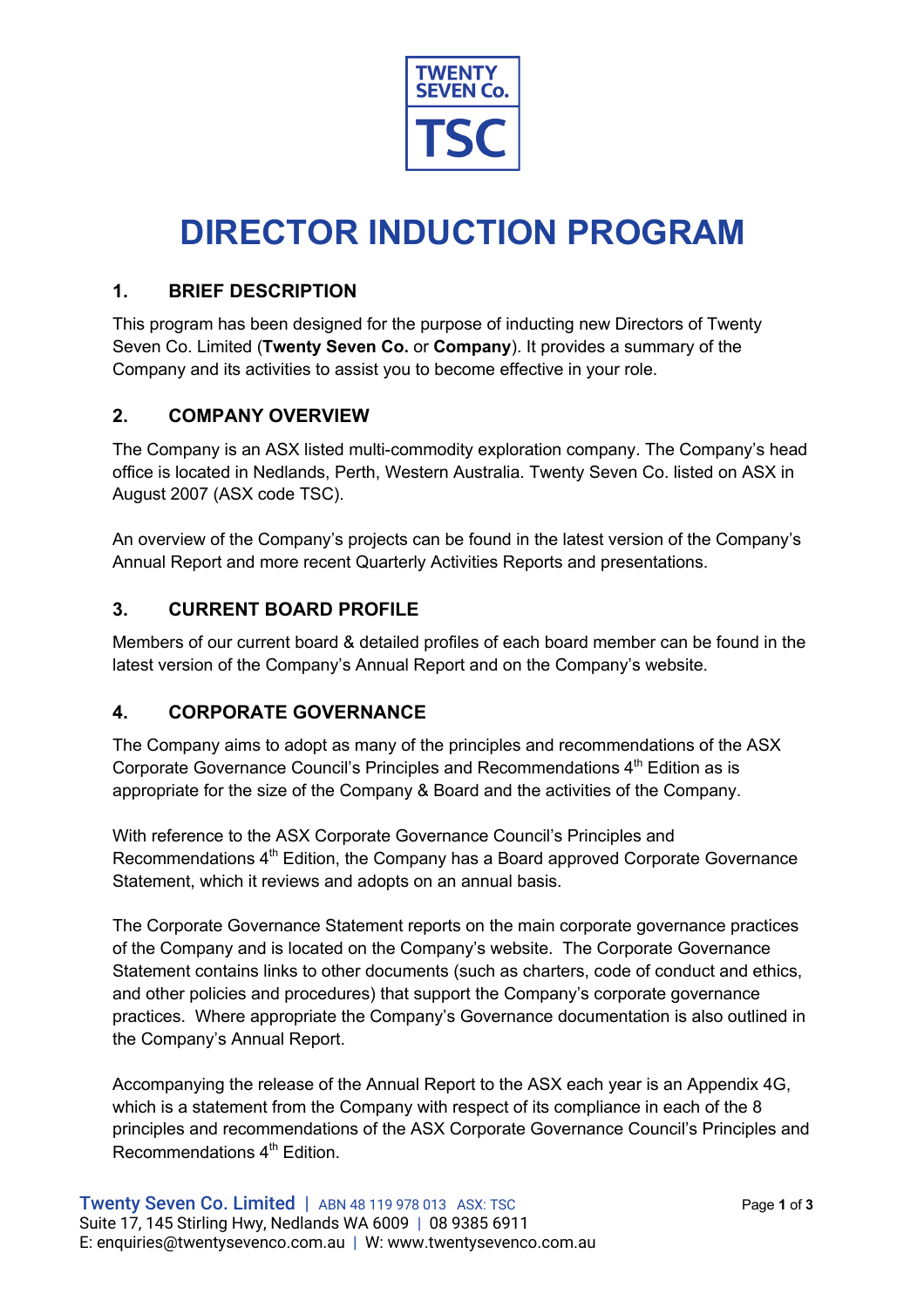

## **5. BOARD COMMITTEES**

The Board is responsible for the overall corporate governance of Twenty Seven Co.. This includes setting its strategic direction and objectives, and monitoring progress to the achievement of these goals. The Company is not of a size, nor its affairs of such complexity, that a large Board and management structure, or the establishment of separate governance committees, is warranted at this time. However, the Board has established an Audit & Risk Committee to assist in the execution of the Board's responsibilities, and the Board has delegated some of its responsibilities to this Committee.

#### **5.1 Audit & Risk Committee**

The role of this committee is detailed in the "Audit & Risk Committee Charter".

The members of the Committee are detailed in the Company's latest Annual Report and on the Company's website.

#### **6. EXECUTIVE MANAGEMENT**

The Board has reserved the following matters for its decision:

- appointments to the position of CEO and approval of the appointment of executives reporting to the CEO;
- approval of strategy and annual budgets;
- determination of capital and non-capital items in accordance with the Delegations of Authority; and
- determination and adoption of documents (including the publication of reports and statements to shareholders) that are required by the Company's constitutional documents, by statute or by other external regulation.

Subject to the limitations imposed by the Company's constitutional documents, statue and other external regulation, the Board remains free to alter the matters reserved for its decision.

The Board has delegated responsibility for managing the Company to the CEO/Managing Director, and, through him, executive management.